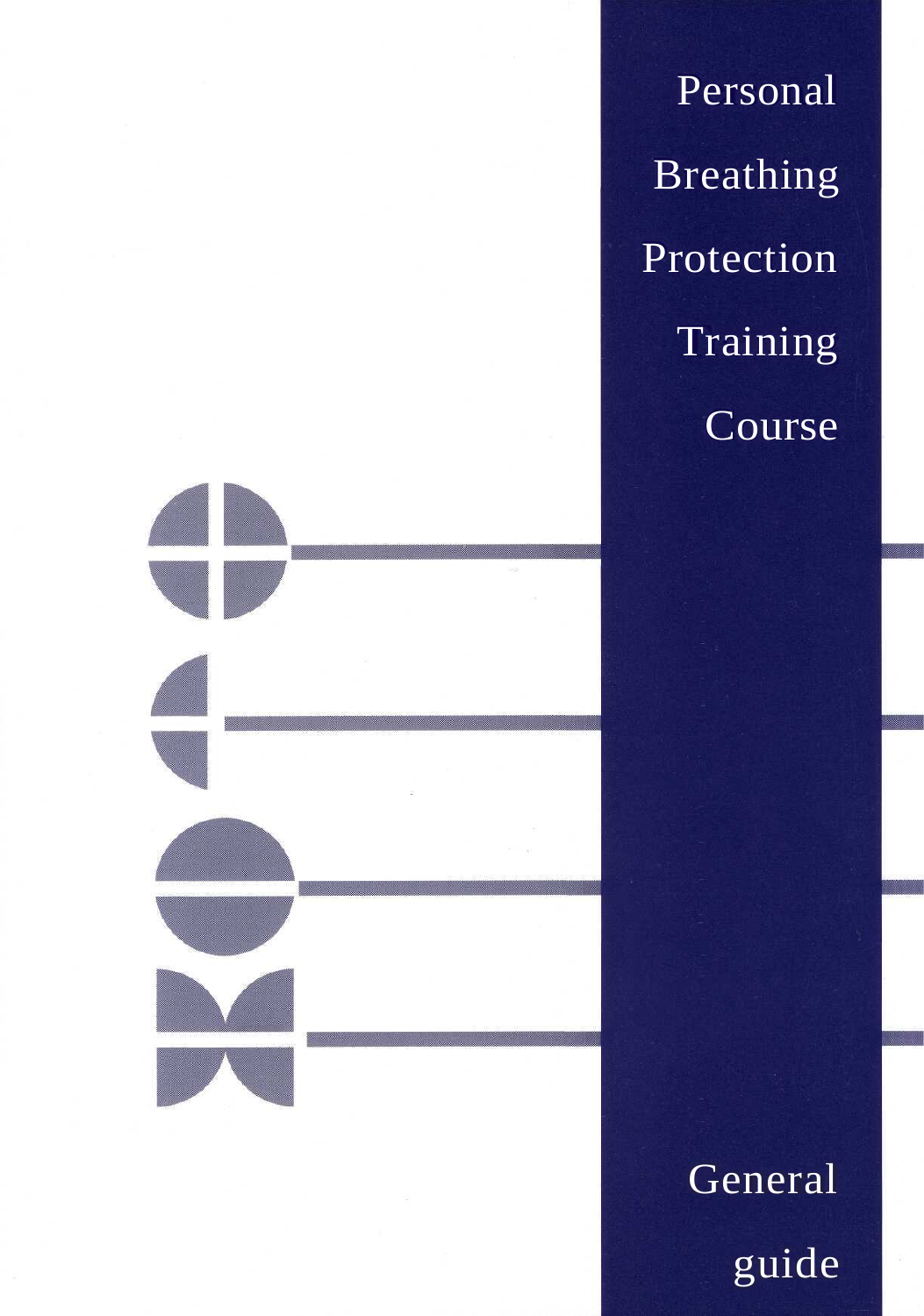

# **Personal breathing protection**

Your work involves one or many procedures where you may be exposed<br>to harmful dust or gas. That's why your employer has taken a number our work involves one or many procedures where you may be exposed of steps to protect your health and well-being from adverse effects caused by these substances.

One of the steps is personal breathing protection.

But remember: your employer can only SUPPLY the breathing gear and instruct you how to use it correctly.

#### **It is up to YOU to use it, and to use it in the proper manner!**

In this booklet, we will answer some important questions about personal breathing protection. If you have any additional queries, please ask your supervisor or nurse, or contact Safety Equipment Australia Pty Ltd.

# **Why should I use breathing protection?**

Because your hest state. ecause your health and well-being may be at risk if you don't. It's as

Depending on the substances present in the air you breathe, every single breath you take may increase the risk of:

- **D Lung damage (bronchitis, oedema, pneumonia etc.)**
- **D Damage to vital organs (kidneys, liver, brain etc.)**
- **D Serious illness (heart conditions, blood disease etc.)**
- **D Cancer**
- **D Permanent disability and long-term disease (asthma, silicosis etc.)**
- **D Death**

That's only a brief outline of the problems you may encounter if you don't use your personal safety equipment.

**Remember that it is not only your own well-being that is at stake. Your health will also affect everyone around you: your family and friends, your work partners and colleagues.**

# **How can something I breathe reach my body organs?**

T he lungs are a very vulnerable organ: this is where oxygen in the air enters the blood stream. If you breathe in harmful contaminants, these may also enter the blood stream and be transported to vital organs, including the kidneys, liver, spleen, heart, reproductive glands and the brain.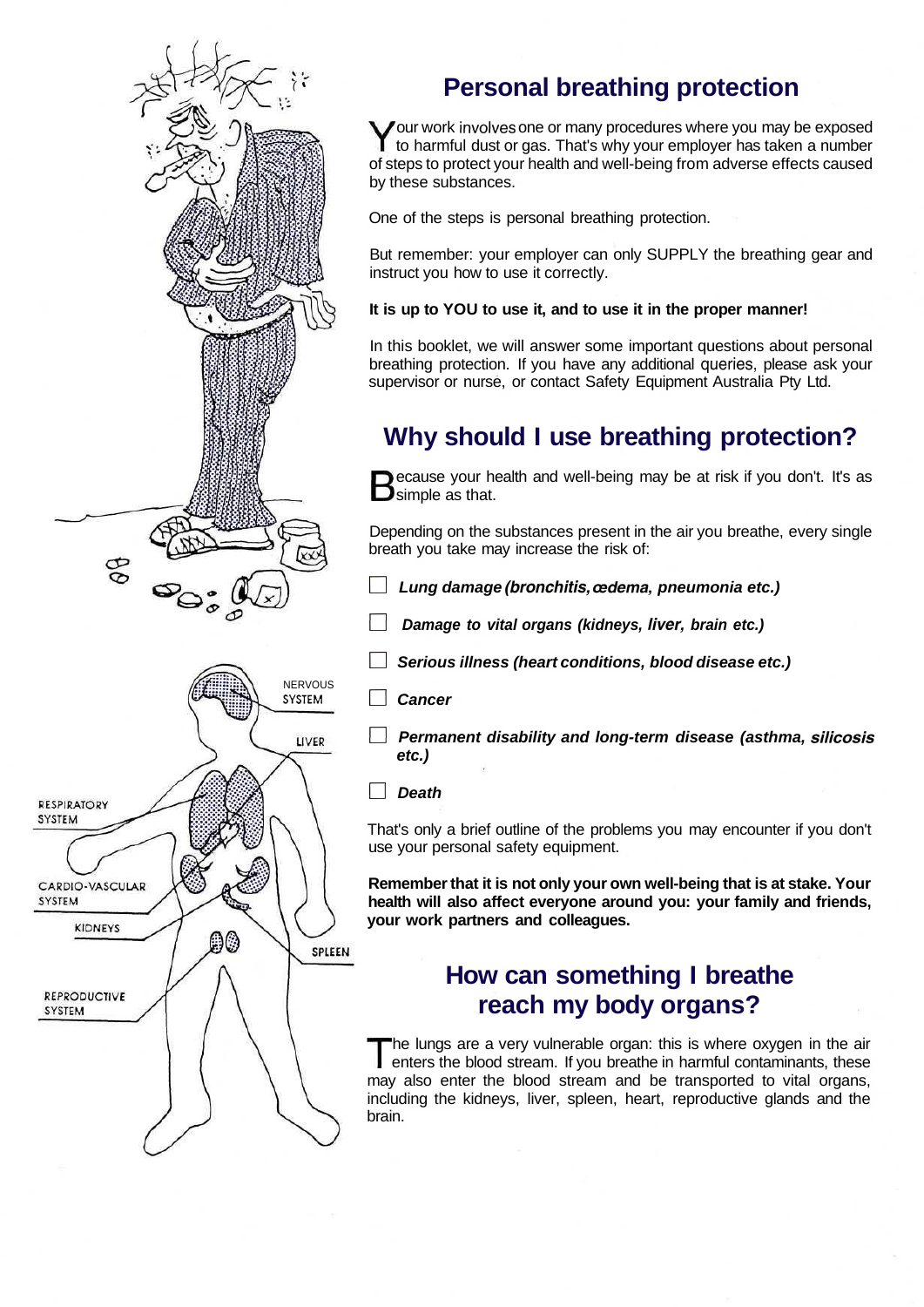## **What are the hazards?**

#### **Dust**

Solid air-borne particles. Large amounts of dust are formed in drilling, sawing, milling, polishing, sandblasting and similar procedures. You are also exposed to dust when handling chemicals in powder form.

Dust usually causes irritation to the respiratory tract (resulting in coughing, sneezing, sore throat etc.), but may also contain harmful substances, such as asbestos, silica, lead and many others. These materials can cause serious disabilities.

#### **Aerosols**

Liquid dust — in other words, spray and mist. Spray painting, pesticide spraying, surface treatment and many other procedures produce aerosols. The spray may contain a wide variety of toxic substances.

#### **Smoke and fume**

Smoke is the result of incomplete combustion; fumes are commonly formed when solids (especially metals) are heated. Welding and smelting are two common areas where fumes occur.

#### **Gas and vapour**

Gases and vapours may occur naturally at room temperature, or when heating various materials. Gases may be extremely toxic by themselves. Toxic compounds may also be formed when gases are heated or come into contact with other materials.

#### **Oxygen deficiency**

Some gases and vapours have the capacity to displace the air in a room, resulting in an atmosphere which doesn't contain enough oxygen to breathe. Burning may also consume the oxygen in the air.









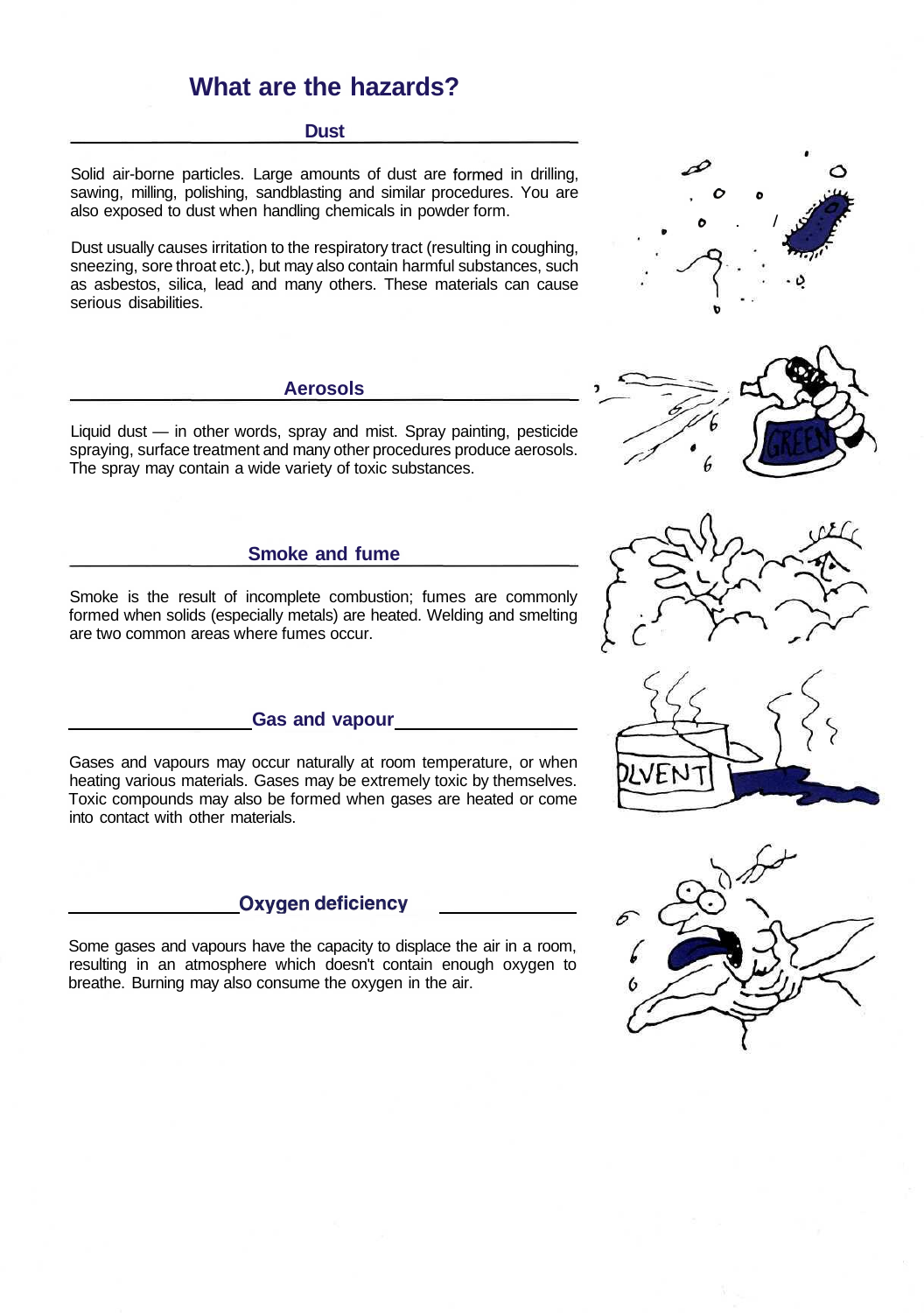## **But the fumes don't bother me do I still have to wear a mask?**

Yes, you do. Many dusts and gases do not have any IMMEDIATE health<br>
effects, but can cause damage over a long period of repeated expoes, you do. Many dusts and gases do not have any IMMEDIATE health sure.

Some substances have a delayed effect, and you may not notice anything while being exposed to the substance. Illness may occur at night or on the week-end.

Other materials may gather in your body and cause serious disease later in life.

## **Won't breathing through a mask hinder my work and make me feel uncomfortable?**

Not necessarily. Your equipment has been specially designed for comfort and low breathing resistance. The safety gear is the result of comfort and low breathing resistance. The safety gear is the result of many years' research and testing. The equipment you are using is the very best there is — both in terms of protection level and comfortable wear.

## **If you can't smell it, it's not dangerous, right?**

Frong! Many of the most hazardous contaminants are completely odourless. That means that it is possible to inhale large amounts of the harmful substance without even noticing.

Another consideration is that many chemicals have the power of dulling your sense of smell. After some time, you may not be able to detect even high concentrations by smell.

In addition, many highly dangerous compounds have very attractive odours. They may smell like fruit or food or perfume — but they may be extremely poisonous, even lethal.

## **Do I have to wear the breathing gear all the time?**

You should not take off your respirator until you are well out of the work<br>Y area. Even a very short break without a respirator means that you lose area. Even a very short break without a respirator means that you lose ALMOST ALL of your protection.

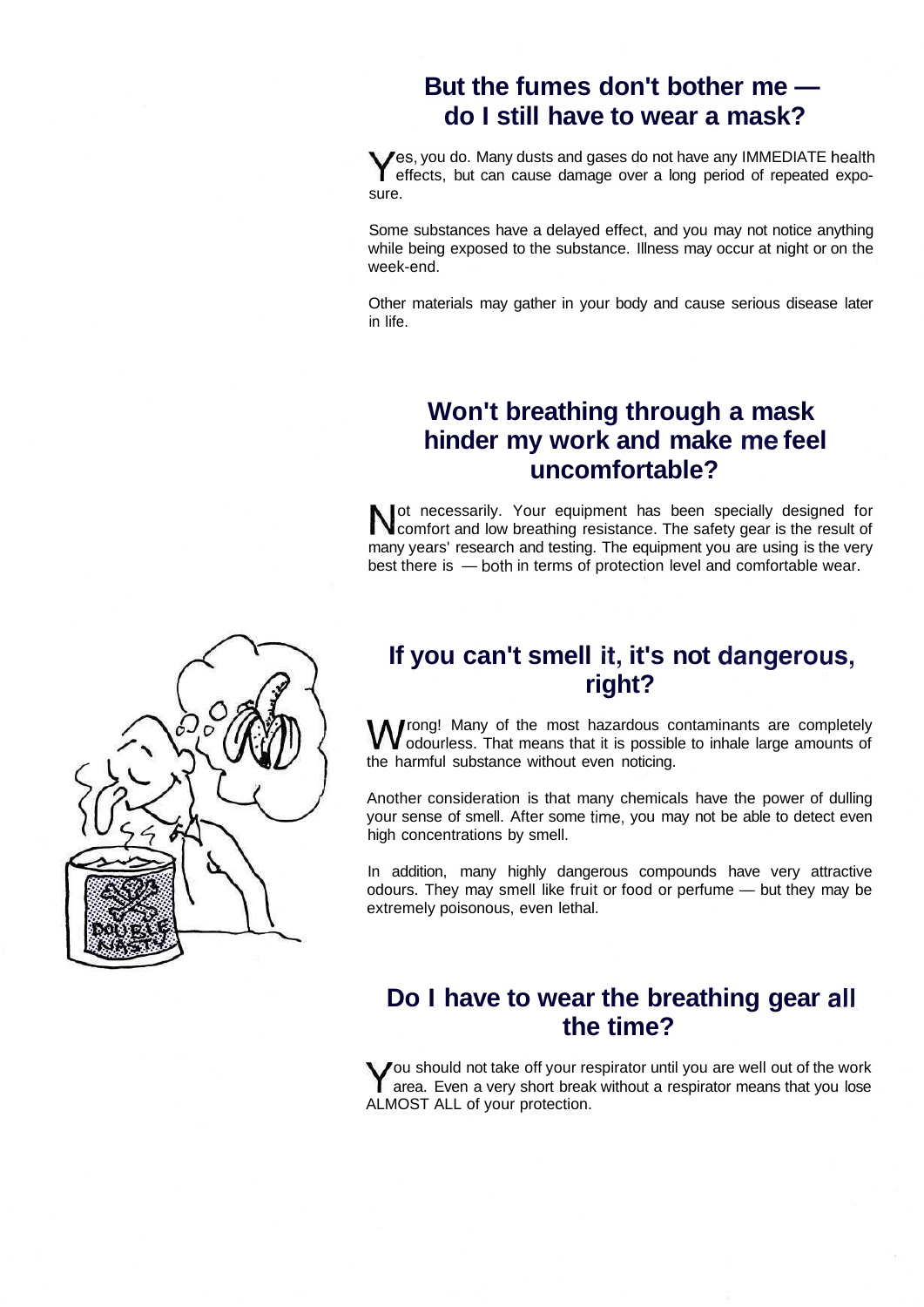# **Why should I keep wearing the mask after I've finished working?**

E ven if you can't see any dust or other contaminants, there will still be a lot of it left in the air. Dust and vapours may hang around for a long time, and you should wear the respirator for as long as you remain in the work area.

# **What means of protection are there?**

There are several ways of avoiding damage, including:

**Substitution** 

Using a harmless chemical instead of a hazardous one.

#### **Automation**

Avoiding human contact altogether, by using machines (e.g. pumps) or enclosed systems, such as pipelines.

#### **Ventilation**

Fans, floor exhausts, point exhausts, chemical hoods and spray booths.

#### **Supplied air**

Pumping clean air from a remote source through a hose to a mask or hood around your head.

#### **Self-contained breathing apparatus**

Scuba gear: you carry a bottle of clean oxygen on your back.

#### **Air purifying filter respirator**

Filtering the contaminated air before it reaches your lungs.

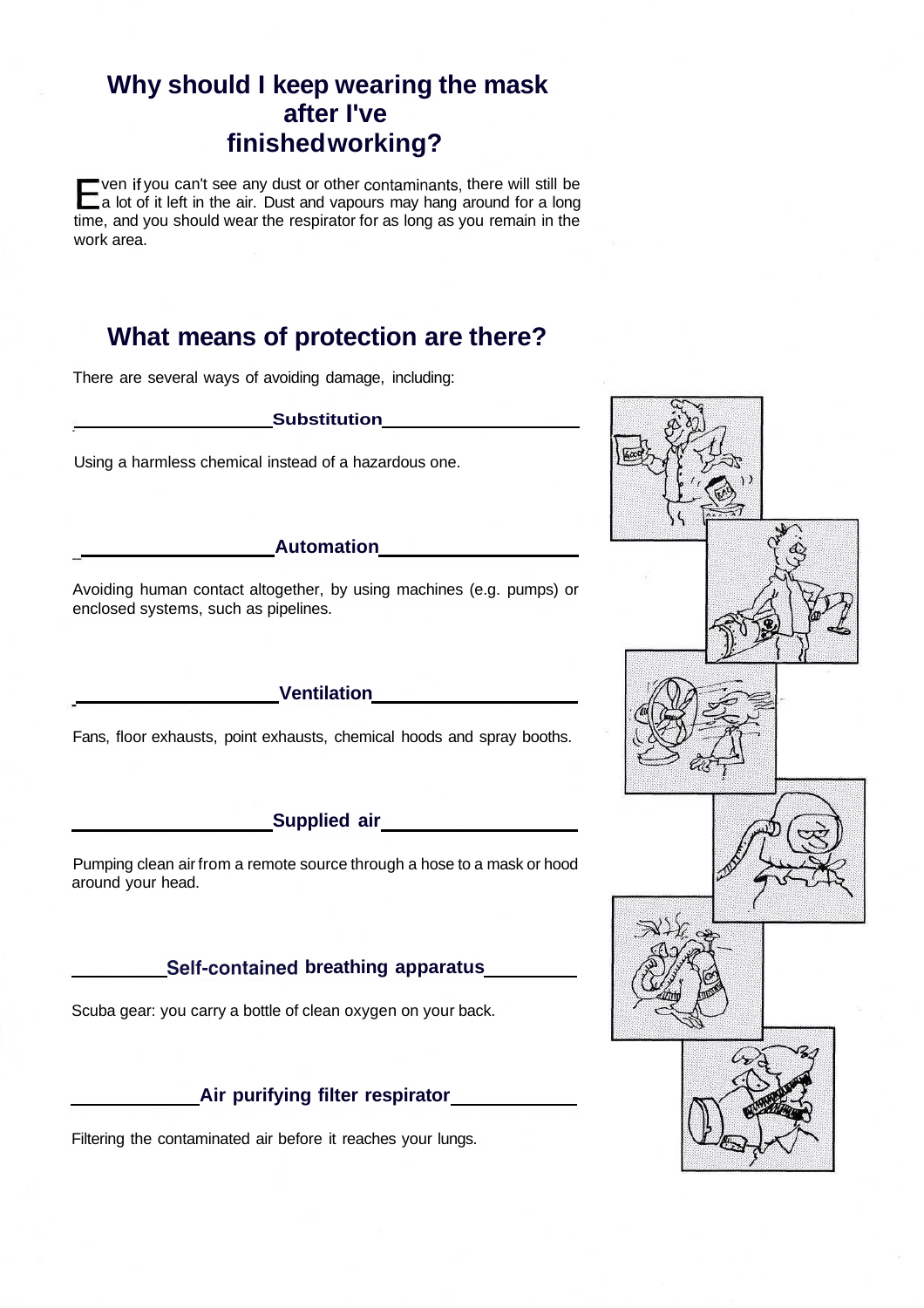# **Advantages and drawbacks**

| <b>ADVANTAGES</b>                                                      | <b>DRAWBACKS</b>                                                                                                                                                                                                                   |
|------------------------------------------------------------------------|------------------------------------------------------------------------------------------------------------------------------------------------------------------------------------------------------------------------------------|
|                                                                        | <b>Substitution</b>                                                                                                                                                                                                                |
| Getting rid of harmful substances alto-<br>gether                      | Work may be slower or more difficult                                                                                                                                                                                               |
|                                                                        | Efficiency of material may be lower                                                                                                                                                                                                |
|                                                                        | Substitutes may not be available                                                                                                                                                                                                   |
|                                                                        | <b>Automation</b>                                                                                                                                                                                                                  |
| Shielding workers from hazardous ma-<br>terials                        | May be noisy                                                                                                                                                                                                                       |
|                                                                        | May be costly                                                                                                                                                                                                                      |
|                                                                        | <b>Ventilation Contract Contract Contract Contract Contract Contract Contract Contract Contract Contract Contract Contract Contract Contract Contract Contract Contract Contract Contract Contract Contract Contract Contract </b> |
| No respirator needed                                                   | May cause other health hazards, such<br>as noise                                                                                                                                                                                   |
| Free breathing                                                         | May be costly.                                                                                                                                                                                                                     |
| Easy to move around                                                    |                                                                                                                                                                                                                                    |
| Good communication                                                     |                                                                                                                                                                                                                                    |
|                                                                        | <b>Self-contained breathing apparatus</b>                                                                                                                                                                                          |
| May be used where there is no oxygen<br>(oxygen deficient atmospheres) | Limited operation time                                                                                                                                                                                                             |
| No hose dragging behind                                                | More weight to carry                                                                                                                                                                                                               |
| Safe even in highly toxic atmospheres                                  | Limited communication                                                                                                                                                                                                              |
|                                                                        | May need specialist service<br>or maintenance                                                                                                                                                                                      |
|                                                                        | Supplied air<br><u>Supplied air</u>                                                                                                                                                                                                |
| Efficient protection against high con-<br>centrations                  | May be cumbersome to handle                                                                                                                                                                                                        |
| Constant supply of clean air                                           | Limited mobility; hose dragging behind                                                                                                                                                                                             |
| Hood types may be used by bearded<br>people                            | Limited communication                                                                                                                                                                                                              |
| Cost-efficient to run                                                  | Constant air flow may disturb user,<br>cause noise, dry out eyes etc.                                                                                                                                                              |
|                                                                        | Air purifying filter respirator                                                                                                                                                                                                    |
| Light and easy to use                                                  | Cannot be used in low-oxygen areas                                                                                                                                                                                                 |
| Flexible - filters may be attached for<br>gas, fumes, particles etc.   | Cannot be used in highly toxic environ-<br>ments                                                                                                                                                                                   |
| Long lasting use                                                       | Users must be clean shaven                                                                                                                                                                                                         |
| Relatively good communication                                          |                                                                                                                                                                                                                                    |
| Very cost-efficient                                                    |                                                                                                                                                                                                                                    |
| Easy to maintain                                                       |                                                                                                                                                                                                                                    |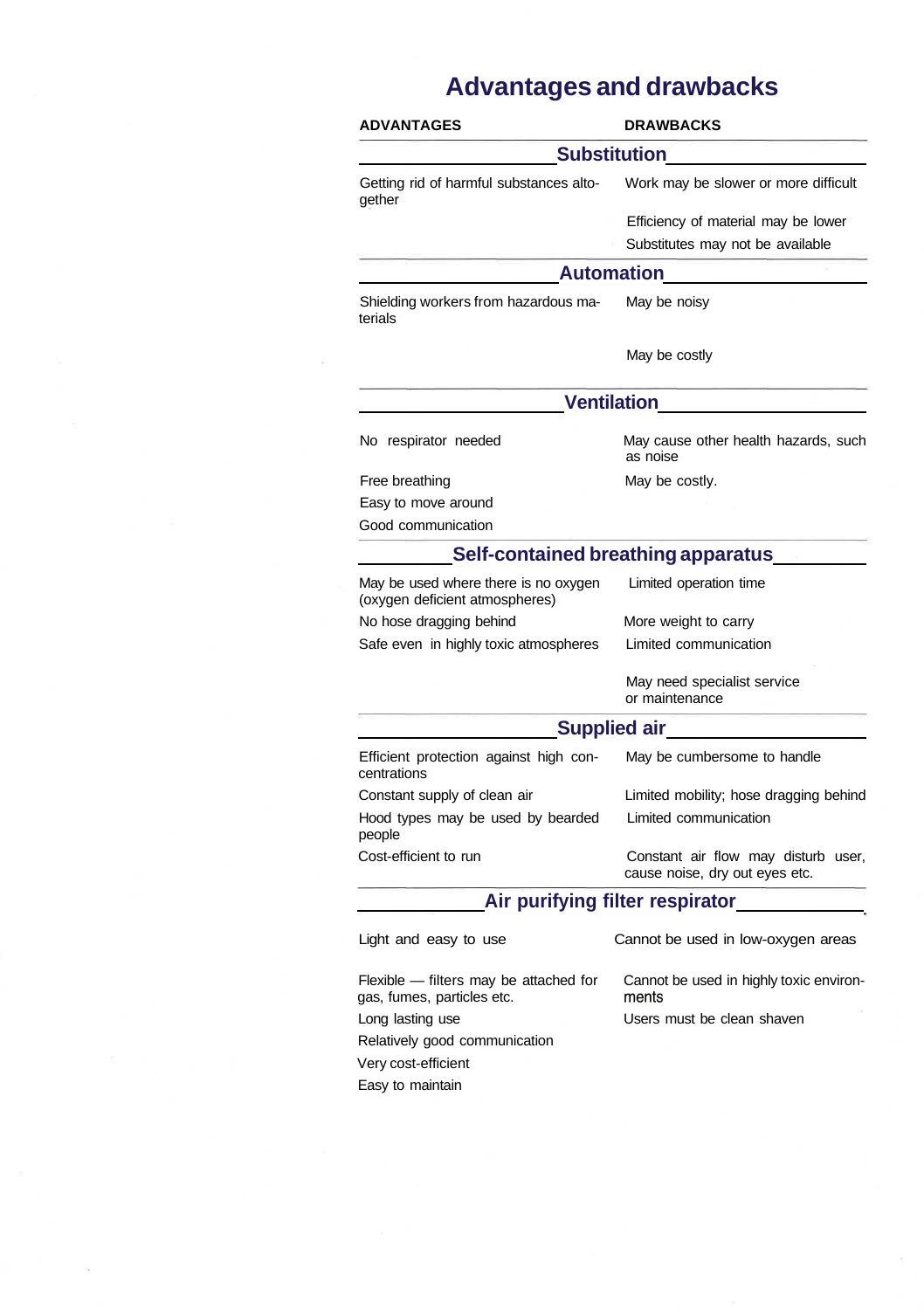## **Can anyone wear a respirator?**

No. Certain facial features may prohibit perfect leakage-free fit. How-<br>Never, most people can achieve adequate protection using a face mask. o. Certain facial features may prohibit perfect leakage-free fit. How-

One of the biggest obstacles to adequate protection is beard growth. Even a one- day stubble can ruin the performance of your respirator: the tiny hairs cause the rim of the mask to let contaminated air in as you breathe. SHAVE EVERY DAY before putting on the respirator.

If you have a permanent beard, filter respirators aren't for you. You must wear another type of breathing protection, such as a supplied air hood.

There may be other reasons why you should not wear a respirator, including:

**Respiratory conditions (asthma, emphysema, skin allergies)**

**Circulatory disease (high blood pressure, heart conditions)**

**Psychological distress (claustrophobia, anxiety)**

**Skin problems (severe acne, scarring, missing teeth)**

## **Summary**

**Take advantage of the available protection. Use it correctly for your own sake — and for your family and friends.**

**Inadequate protection may mean serious illness now and in the future.**

**Contaminants may not only cause damage to your lungs, but to vital organs and almost all other parts of your body.**

**Many chemicals can't be detected in the first instance. They make you ill when it's already too late.**

**A correctly used respirator of good quality will not hinder you in your work.**

**Dangerous chemicals are often odourless, or may even have an attractive smell.**

**Wear your breathing protection ALL THE TIME.**

**A short break without breathing gear may rob you of almost all protection.**

**DO NOT wear a filter respirator if you have a beard — even a stubble. Either shave or wear another type of breathing gear.**

**Report all mechanical problems and physical discomfort to your supervisor — neglect could ruin your health.**

**Make sure you know EXACTLY how to fit, test, inspect, maintain, clean and store your breathing equipment.**